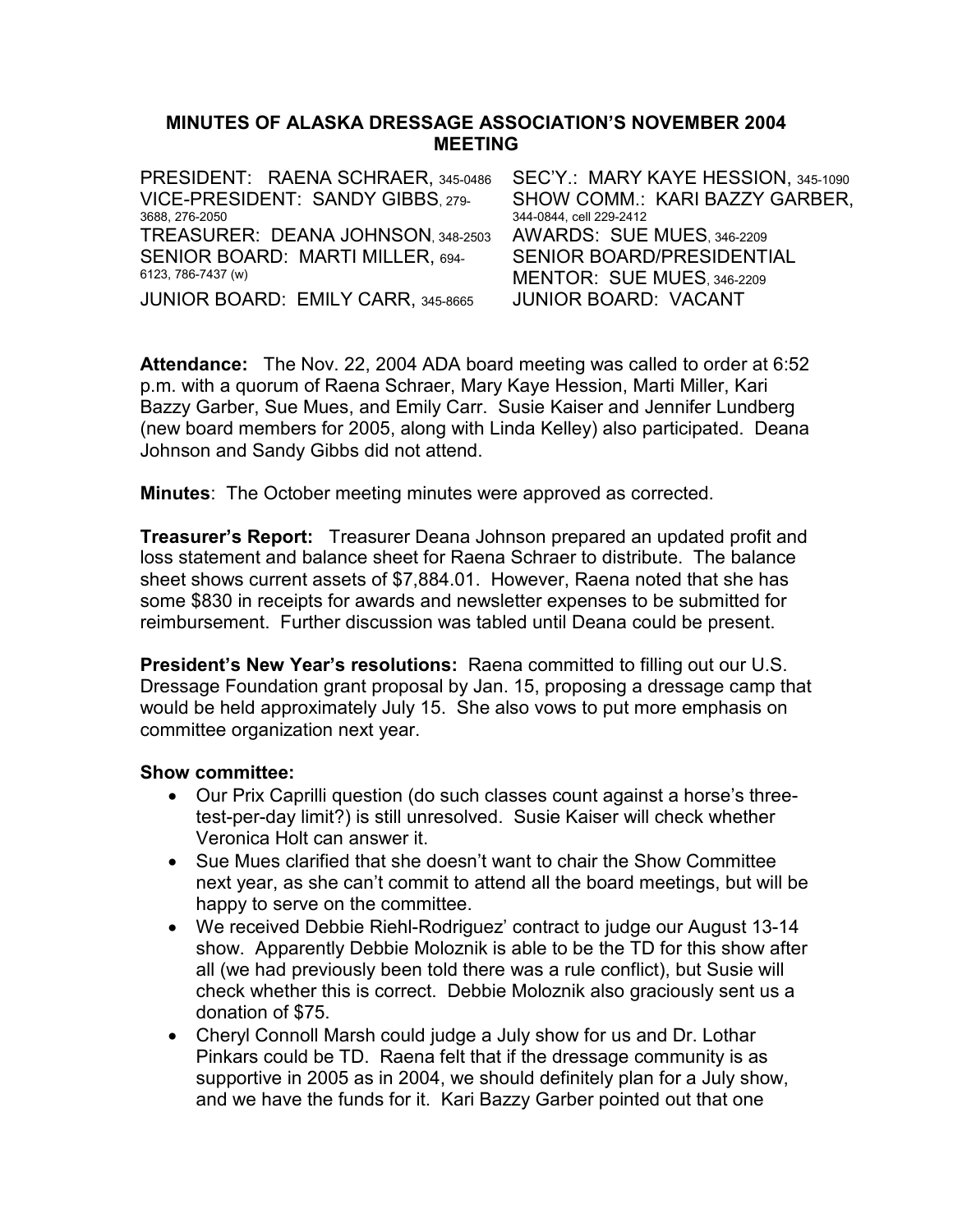reason we have a healthy balance now is that we watched show expenses so carefully—plus, Susie added, we had income of \$300 for each Chamberlin schooling show.

- The Anchorage Horse Council will have dressage at its recognized show again this year, as well as several schooling shows, and the new (and former) Valley Circuit manager, Bill Kornegay, wants to include dressage classes (he has been discussing this with Debbie Erickson).
- Deana will make sure that the show recognition process is underway, especially if we don't hold a meeting in December, so that we keep our show dates.
- Susie Kaiser wrote to USEF asking reconsideration for an ADA member who was suspended for mistakenly entering dressage shows as a USEF member when she had not actually sent in her renewal. This competitor already paid \$200 for an unsuccessful appeal, and will remain suspended permanently unless she pays another \$600. Susie noted that this punishment for an innocent error was harsher than USEF has imposed for some cases of horse abuse.

# Awards:

- Christine Erickson donated \$100 for a "super volunteer award." Her intention was that this be a perpetual award, and needn't be a trophy. Raena will check with her to confirm what she wanted.
- To ease administration, Deana wants horse ID numbers listed on the ADA recording form.

**Ballot security:** The next time the member's handbook is revised, it should specify that even if ballots are sent out as part of the newsletter, they won't go on our website. The handbook should also address related ballot security issues.

**Spring membership meeting:** Susie suggested we hold a clinic this spring, perhaps as the focus of the spring membership meeting, explaining which memberships and award programs competitors should join to be ready for the 2005 show season.

# Rule changes, etc.:

- Marti Miller has not yet had a chance to consult with Carolyn Schultz on her proposed ASH rule change, but still plans to do so. Marti's proposal would change how ASH computes the winners in its dressage divisions. Marti acknowledged that ASH's method is the same as USDF's. Kari felt that ASH's method rewards consistency over the show season.
- Mary Kaye reported on rule changes discussed at ASH's fall Forum. One would remove the word "open" from the titles of dressage classes that are not restricted to juniors/young riders or adult amateurs. This change will likely be approved by the ASH board, on grounds that an unrestricted class is inherently an open class and doesn't need to say so. While that is legally correct, ADA board members worried that the change will confuse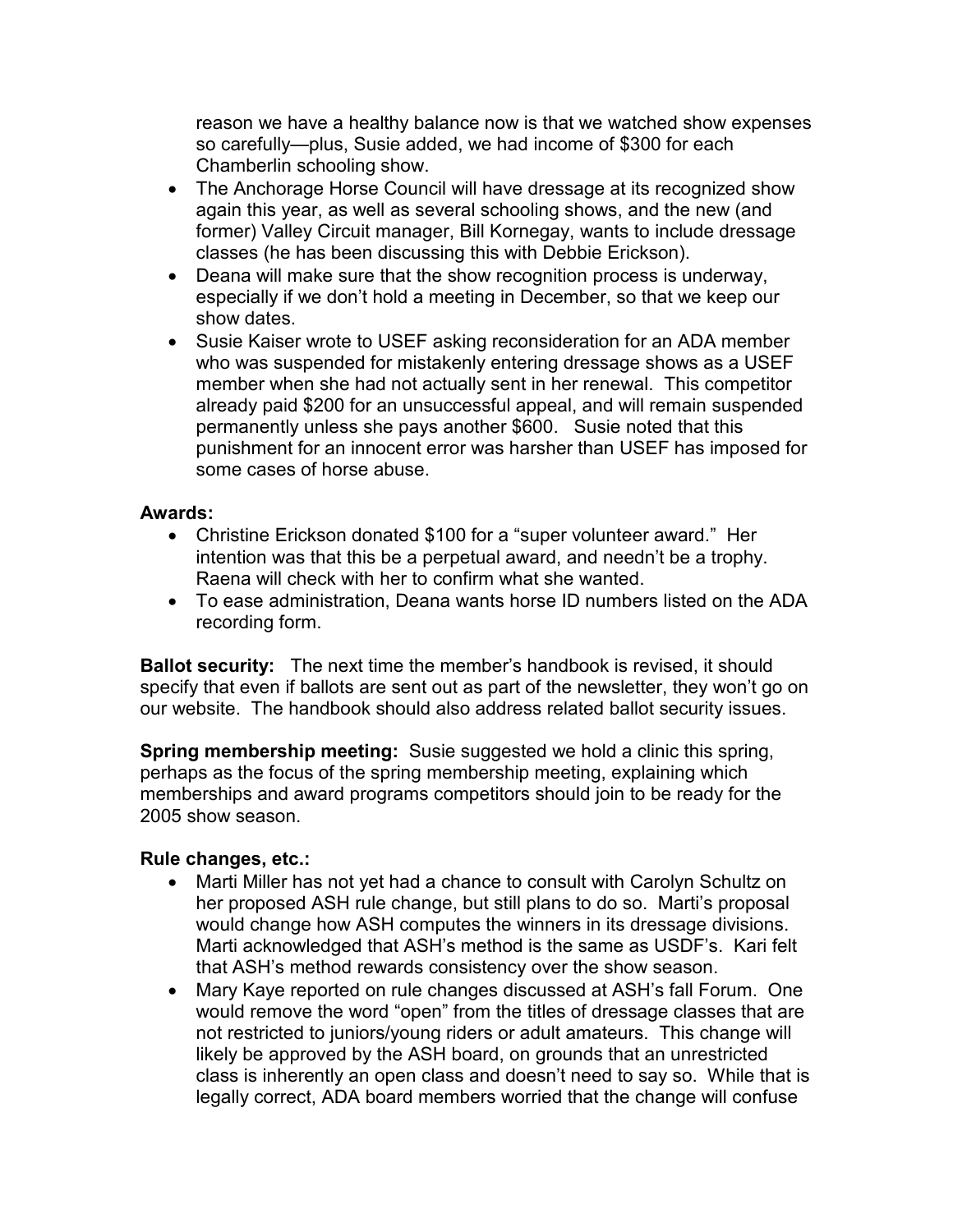competitors. It looks as though ASH will also change its recording structure, so that competitors will pay a single recording fee to earn points in any performance division.

• Jennifer Lundberg is willing to sponsor sporthorse-in-hand classes (for yearlings, two-year-olds, etc.) Susie suggested that Jennifer ask the Anchorage Horse Council to include such classes in the first schooling show of the year. These classes can't count for points at recognized shows because they would require specialized judges.

# Membership outreach:

- Mary Kaye is to sign up for another year's hosting for ADA's website.
- ADA has received its copy of a USDF video on musical freestyle. Marti Miller is reviewing it. Raena said that in the past we have received other items from USDF that would be of interest to our members. She suggested we list them on the ADA website and invite members to check them out.

Newsletter [send items via e-mail: schraer@hotmail.com; phone 345-0486]: We'll continue to urge our members to get their newsletters via e-mail, to save printing and mailing costs. Raena Schraer needs your newsletter items/documents/classified ads within two weeks after each board meeting.

Next meeting: The meeting adjourned at 8 p.m. The next meeting will be at 6:30 p.m. on Monday, Jan. 24, at Huffman Equestrian Center.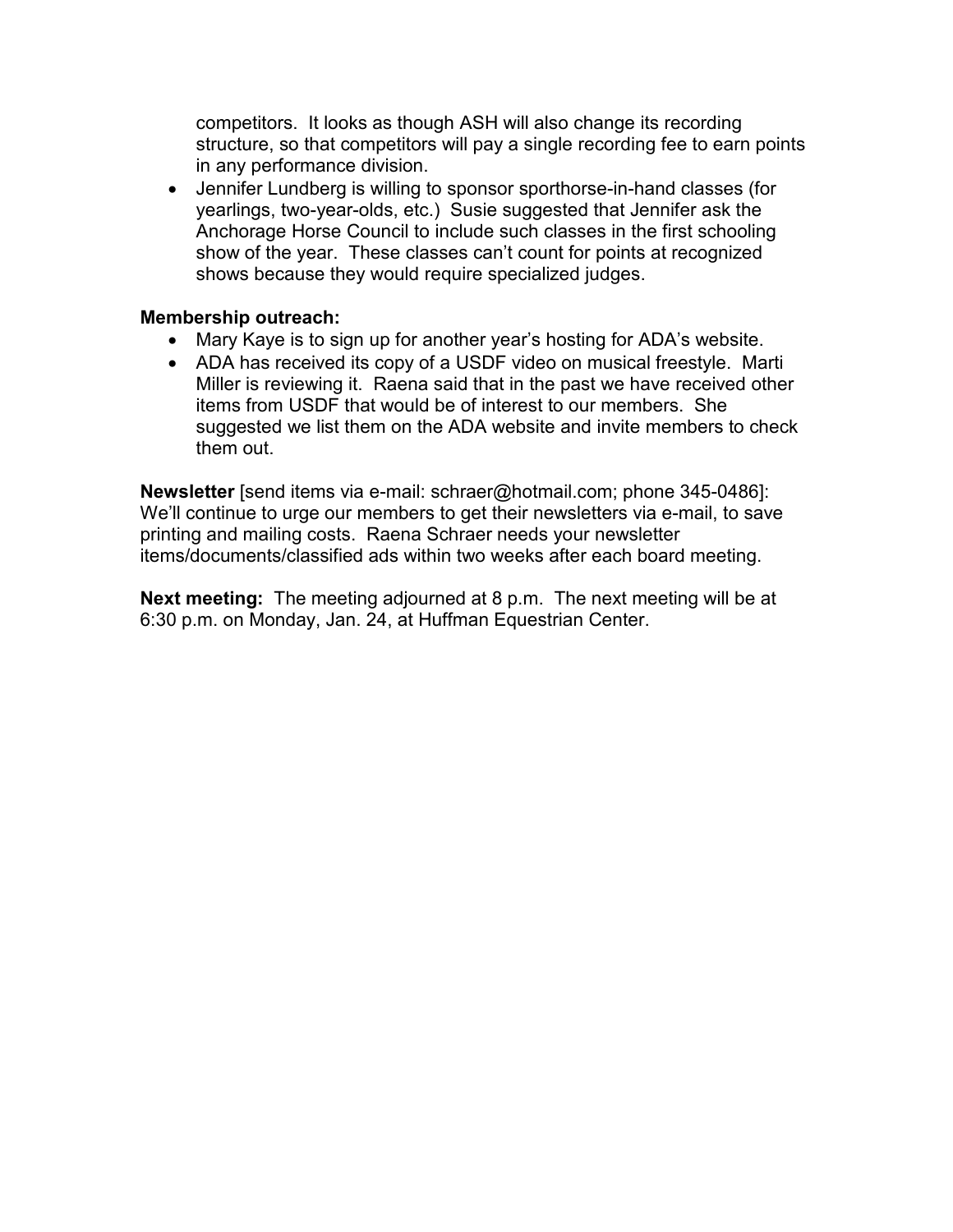### MINUTES OF ALASKA DRESSAGE ASSOCIATION'S OCTOBER 2004 MEETING

| PRESIDENT: RAENA SCHRAER, 345-0486        | SEC'Y.: MARY KAYE HESSION, 345-1090 |
|-------------------------------------------|-------------------------------------|
| VICE-PRESIDENT: SANDY GIBBS. 279-         | SHOW COMM.: KARI BAZZY GARBER,      |
| 3688.276-2050                             | 344-0844, cell 229-2412             |
| TREASURER: DEANA JOHNSON. 348-2503        | AWARDS: SUE MUES, 346-2209          |
| SENIOR BOARD: MARTI MILLER, 694-          | SENIOR BOARD/PRESIDENTIAL           |
| 6123, 786-7437 (w)                        | MENTOR: SUE MUES 346-2209           |
| <b>JUNIOR BOARD: EMILY CARR, 345-8665</b> | <b>JUNIOR BOARD: VACANT</b>         |

Attendance: The Oct. 11, 2004 ADA board meeting was called to order at 6:40 p.m. with a quorum of Raena Schraer, Mary Kaye Hession, Marti Miller, Deana Johnson, Sue Mues, and Emily Carr. Susie Kaiser also participated. Kari Bazzy Garber and Sandy Gibbs did not attend.

Treasurer's Report: Treasurer Deana Johnson said our financial status remained the same as last month except that she prepaid the rental for our awards banquet. We owe \$465 for arena rental at our last show. The Anchorage Horse Council gave us a financial credit against our rentals as thanks for Susie Kaiser's organizing dressage at AHC's schooling shows.

Minutes: The September meeting minutes were approved.

### Show committee:

- Debbie Meloznik cannot be the TD for our August 2005 show because of a rule saying TD's can't officiate more than twice in a row at the same show, nor at consecutive shows. Kari Bazzy Garber may have advice on how to solve this problem. Sue Mues agreed to take over the job of getting show officials (which Kari has done in the past) and will pick Kari's brain before she leaves for Florida.
- We're still not sure whether Prix Caprilli classes count against a horse's three-classes-per-day limit. TD Veronica Holt had intended to e-mail the final answer to Susie Kaiser.
- We did indeed end up paying a fee to USEF for horses or riders deemed "ineligible to compete."

Awards banquet: Year-end awards are en route for the awards banquet. (Raena reported that she worked on awards rather than filing for a grant through the US Dressage Foundation.) Marti Miller double-checked the final scores compiled by Jennifer Watson. Deana needs special paper to print the certificates for riders who achieved scores of 60% or above; Sue Mues will look for this. Banquet preparations are under control. We have lots of patches to give out and our volunteer list is complete. At the banquet, Sue will collect ticket payments and Deana will encourage people to sign up for membership and award program renewals. Deana plans to send out an e-mail reminding people to RSVP for the banquet and to contribute items for the silent auction. Britany Kaiser was our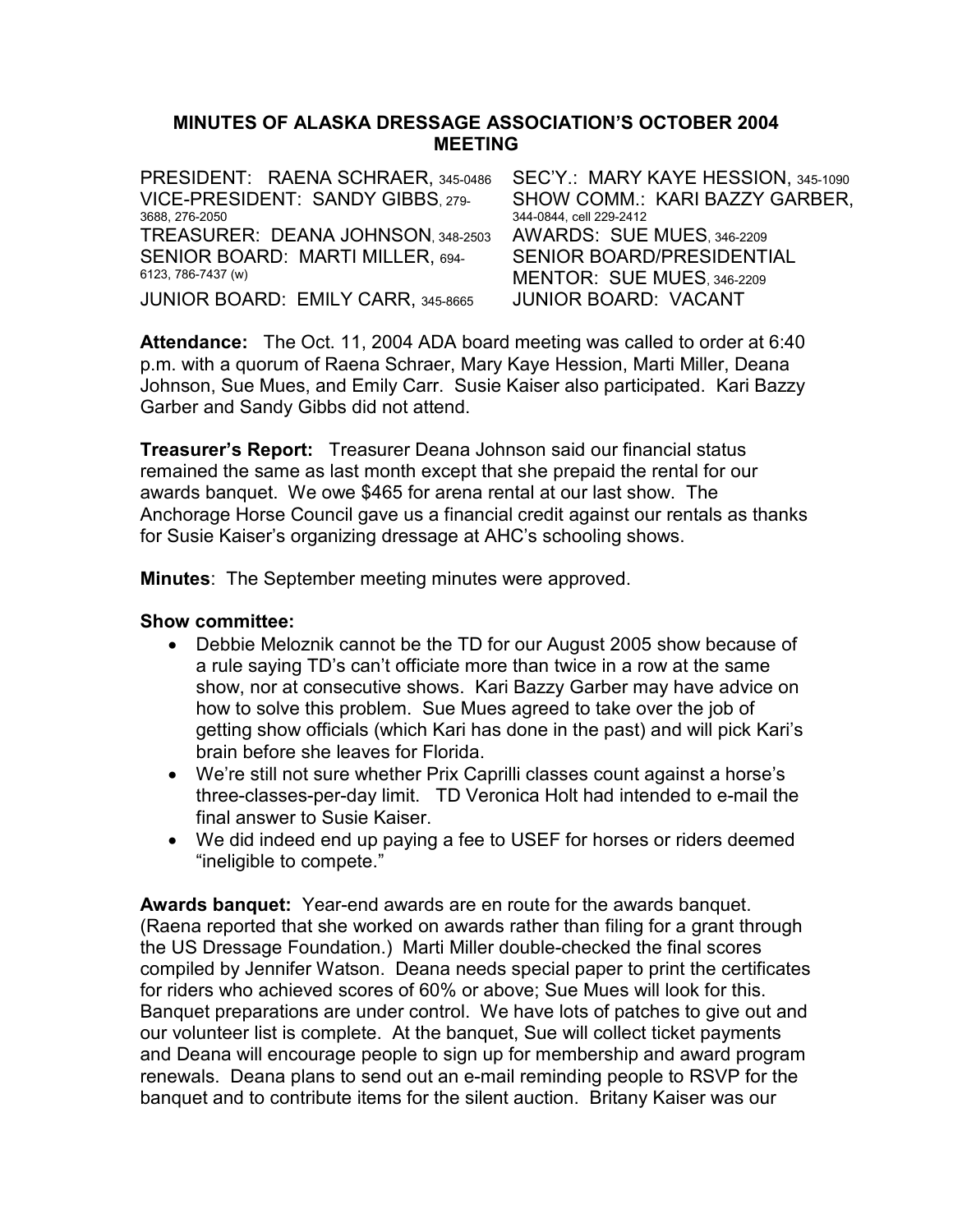only Kathryn Brooks award nominee, for her years of service as our show scorer, and before that as a ribbon girl. The board accepted that nomination. Sue will get the award engraved with Britany's name. Sue will also look into flowers or other decorations for the tables; Emily Carr will help. We might auction the table decorations at the end of the evening.

Ballot security: The board discussed ballot security and decided not to take special measures (e.g. hand-numbering ballots or requiring a signature), but ballots won't be put on our website. The ballot was part of last month's newsletter file but Mary Kaye will remove it from the Word document posted on the website.

Rule changes: Marti explained her proposal to change how ASH calculates year-end awards for dressage. She believes that ASH should use the mean, not the median, of the top 80% of the horse's scores. During the discussion, board members also suggested that the number of Test 1's that can be used in the top 80% should also be limited. At Susie's recommendation, the board decided that Marti should run her proposal by Carolyn Schultz, who is a math teacher and has years of experience with awards programs, and then get back to us. We have ample time to fine-tune the proposal, as the deadline has already passed (July 1) for amendments that would go into effect for 2005. Susie also raised the question of rolling the Training and First Level Junior/Young Rider divisions in with Open, as they have very few entrants. She reminded everyone that we should participate in this year's ASH Forum, as it will debate at least one proposed rule change that affects dressage.

Newsletter [send items via e-mail: schraer@hotmail.com; phone 345-0486]: The board decided that all board members should receive the newsletter via email to save printing and mailing costs, and we'll continue urging other ADA members to get their newsletters this way. The board also set ad rates for the newsletter. Members will be allowed to post a business-card-size ad for free. For non-members, that size will be \$15; a quarter-page ad will be \$35; a halfpage ad will be \$50; a full page will be \$100. Raena Schraer needs your newsletter items/documents/classified ads within two weeks after each board meeting.

Next meeting: The meeting adjourned at 7:34 p.m. The next meeting will be at 6:30 p.m. on Monday, Nov. 22, at Huffman Equestrian Center.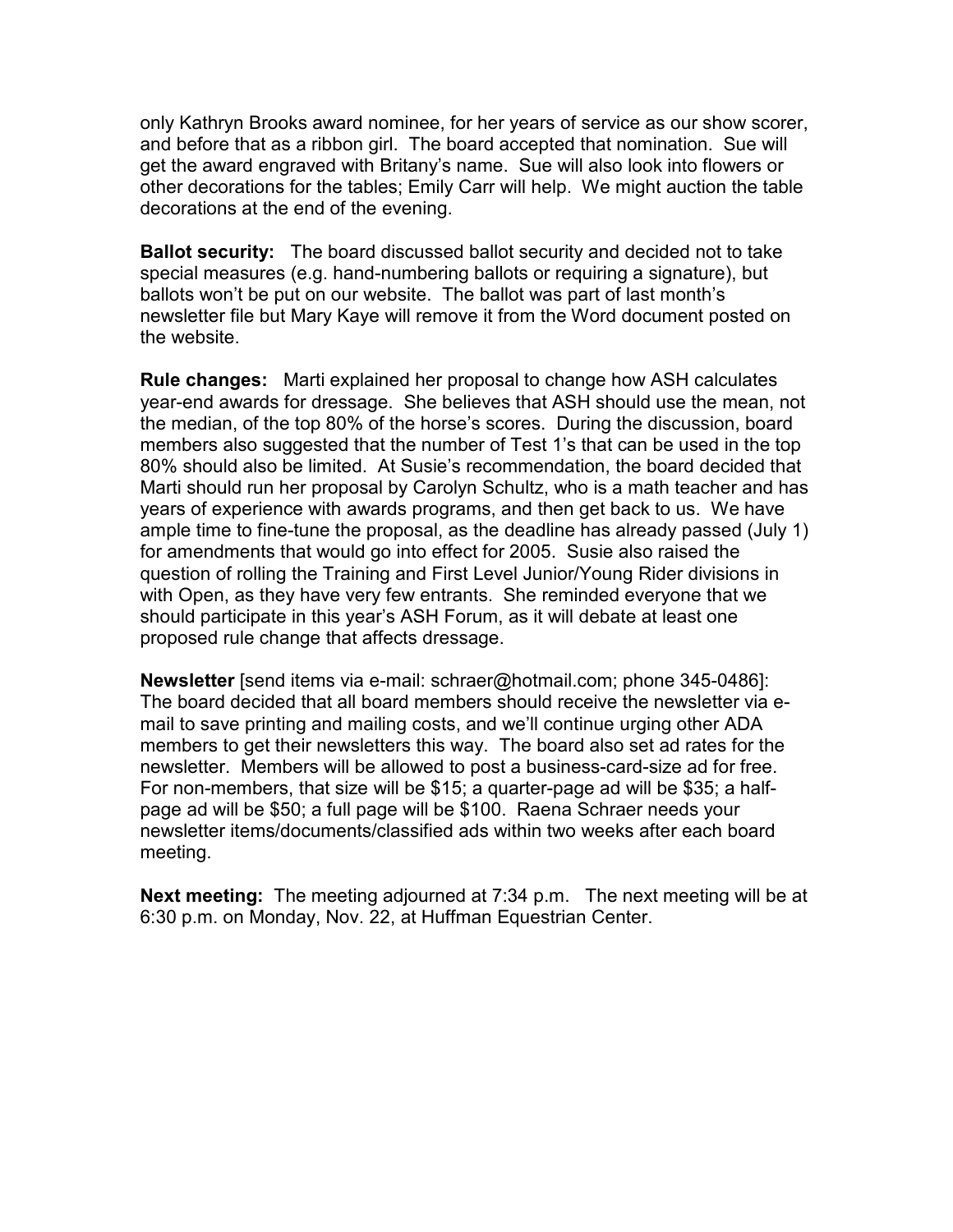### MINUTES OF ALASKA DRESSAGE ASSOCIATION'S SEPTEMBER 2004 MEETING

| PRESIDENT: RAENA SCHRAER, 345-0486 | SEC'Y.: MARY KAYE HESSION, 345-1090 |
|------------------------------------|-------------------------------------|
| VICE-PRESIDENT: SANDY GIBBS. 279-  | SHOW COMM.: KARI BAZZY GARBER,      |
| 3688.276-2050                      | 344-0844, cell 229-2412             |
| TREASURER: DEANA JOHNSON. 348-2503 | AWARDS: SUE MUES, 346-2209          |
| SENIOR BOARD: MARTI MILLER, 694-   | SENIOR BOARD/PRESIDENTIAL           |
| 6123, 786-7437 (w)                 | MENTOR: SUE MUES, 346-2209          |
| JUNIOR BOARD: EMILY CARR, 345-8665 | <b>JUNIOR BOARD: VACANT</b>         |

Attendance: The Sept. 7, 2004 ADA board meeting was called to order at 7:05 p.m. with a quorum of Raena Schraer, Mary Kaye Hession, Marti Miller, Deana Johnson, and Emily Carr. Susie Kaiser also participated. Kari Bazzy Garber (out of town), Sue Mues (at a family dinner), and Sandy Gibbs did not attend.

**Treasurer's Report:** Treasurer Deana Johnson distributed an updated balance sheet and profit-and-loss statement. ADA currently has assets of \$9,359.81, including accounts receivable of \$86.00. There are still a couple of horse show bills to be paid (ASH, Region 6), plus annual awards to buy (the awards program brought in \$700). We have 52 members now, the best in recent memory. With our healthy balance sheet, Deana urged that we find ways to give back to our membership.

Minutes: The July meeting minutes were approved (no August meeting).

# Show committee:

- By e-mail, Kari Bazzy Garber had circulated a status report for the next show season: we have judges for June and August (Anita Owen, Debbie Reihl-Rodriguez) and a TD for August (Debbie Moloznik; Kari planned to ask Sigrun Robertson to be the June TD). She had tentative names for a July show, if held (judge Cheryl Connell-Marsh and TD Dr. Pinkers). Unfortunately for ADA, Kari intends to relocate to Florida in the spring.
- We offered the Dover Medal at all three of our shows. Debbie Erickson won all three times, qualifying for a special award.
- Emily Carr reported that she placed fourth individually at Lendon Gray's Youth Dressage Festival in August, and her team was ninth out of 57.
- We're still not sure whether Prix Caprilli classes count against a horse's three-classes-per-day limit. TD Veronica Holt had intended to e-mail the final answer to Susie Kaiser.
- The conflict between our post-competition report and the TD's report for the June show has been resolved.
- Susie reported that we have received a USEF invoice and competition penalty in the amount of \$50 for two horses and riders that were "ineligible to compete." We think that horse ID applications may have been submitted for the two horses, but will find out and pay up if the penalty is valid.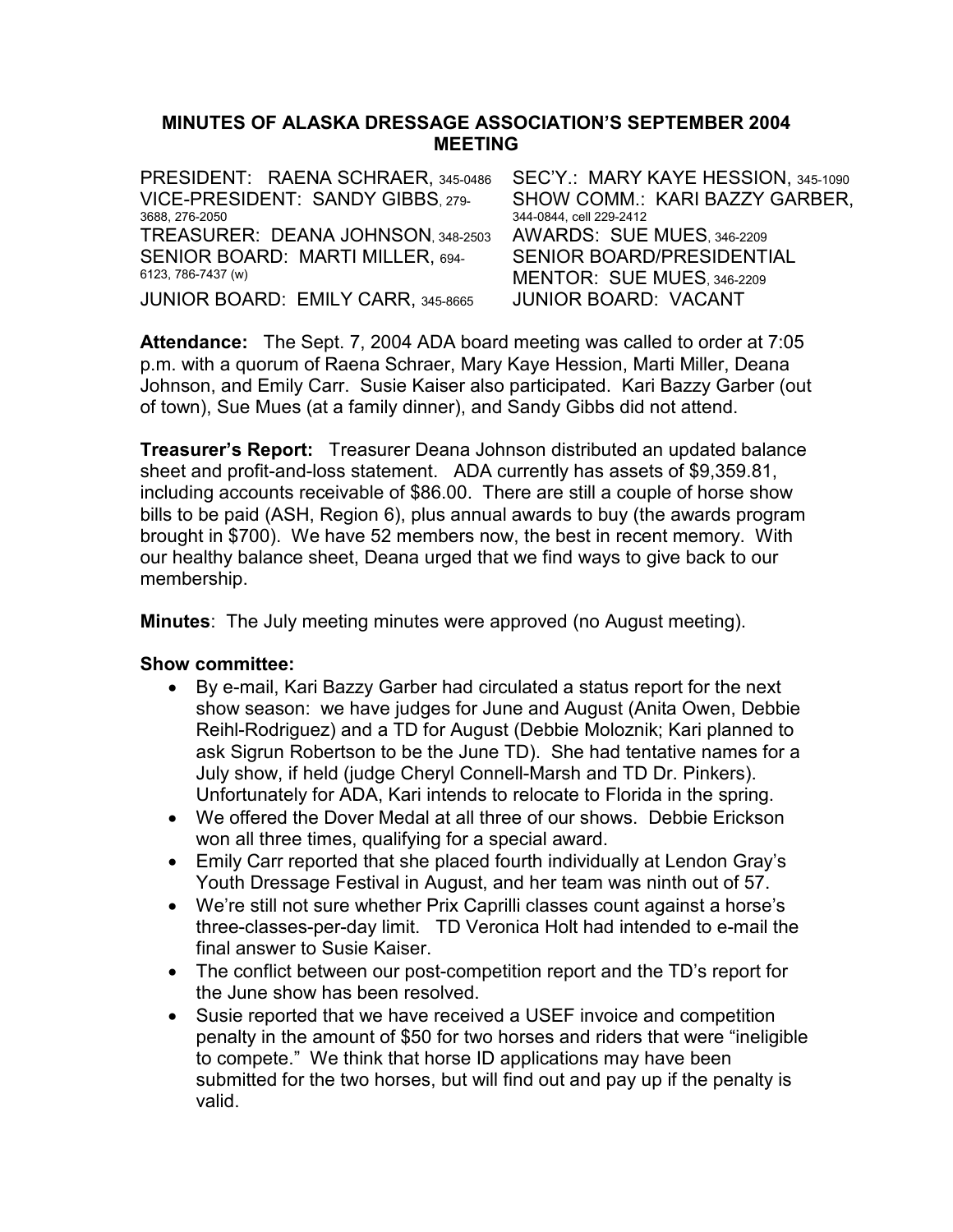Giving back to the membership: The board decided that Raena should apply for a \$1500 grant through the US Dressage Foundation, and ADA will match that amount if received. Carolyn Shultz had said we received such a grant in the past; possibly Sue Mues has Carolyn's copy of the original application for Raena to review. Grants can be used for purposes such as camps or highly subsidized clinics (so that participants' fees are low). Raena will ask for member feedback in the next newsletter. Mary Kaye Hession reported that ADA is entitled to a copy of USDF's Musical Freestyle Fundamentals video (free except for shipping), and is to send away for our copy.

Nominations: The board appointed Susie Kaiser, Carolyn Schultz, and Christine Erickson as this year's nominating committee to find candidates for the board election (Raena will officially invite Carolyn and Christine to serve). This year the nominating committee will be in charge of preparing the ballot as well as receiving voted ballots, to guard against miscommunication. Deana asked that the committee contact Debra Wilson (who had said she is willing to be treasurer) and Jennifer Lundberg (willing to be show secretary). Susie and Mary Kaye are both willing to be nominated. Emily Carr and Jory Dittmer were suggested as junior board nominees. Mary Kaye is to research which senior board seats are expiring (both junior board seats are filled annually), and update last year's call for board nominations and Kathryn Brooks award nominations.

Awards banquet: Sue Mues has already started checking possible venues for the banquet. The board decided on a date of Oct. 30. We will need a banquet committee to choose the food and settle on other details. We'll do another silent auction; Susie and Britany Kaiser will coordinate it, possibly with Haley Carr's help. Susie will send Sue a list of volunteers to be officially recognized at the banquet. Meantime, Jennifer Watson has compiled this summer's scores. The board suggested that Jennifer might team up with Raena to purchase awards. If they run a little over the \$700 available, it's no problem: the amount can be supplemented from general funds. Award suggestions included polo wraps, saddle pads, and Dressage Extensions gift certificates.

Newsletter [send items via e-mail: schraer@hotmail.com; phone 345-0486]: Raena Schraer needs your newsletter items/documents/classified ads within two weeks after each board meeting.

Next meeting: The meeting adjourned at 8:12 p.m. The next meeting will be at 6:00 p.m. on Monday, Oct. 11, at Huffman Equestrian Center.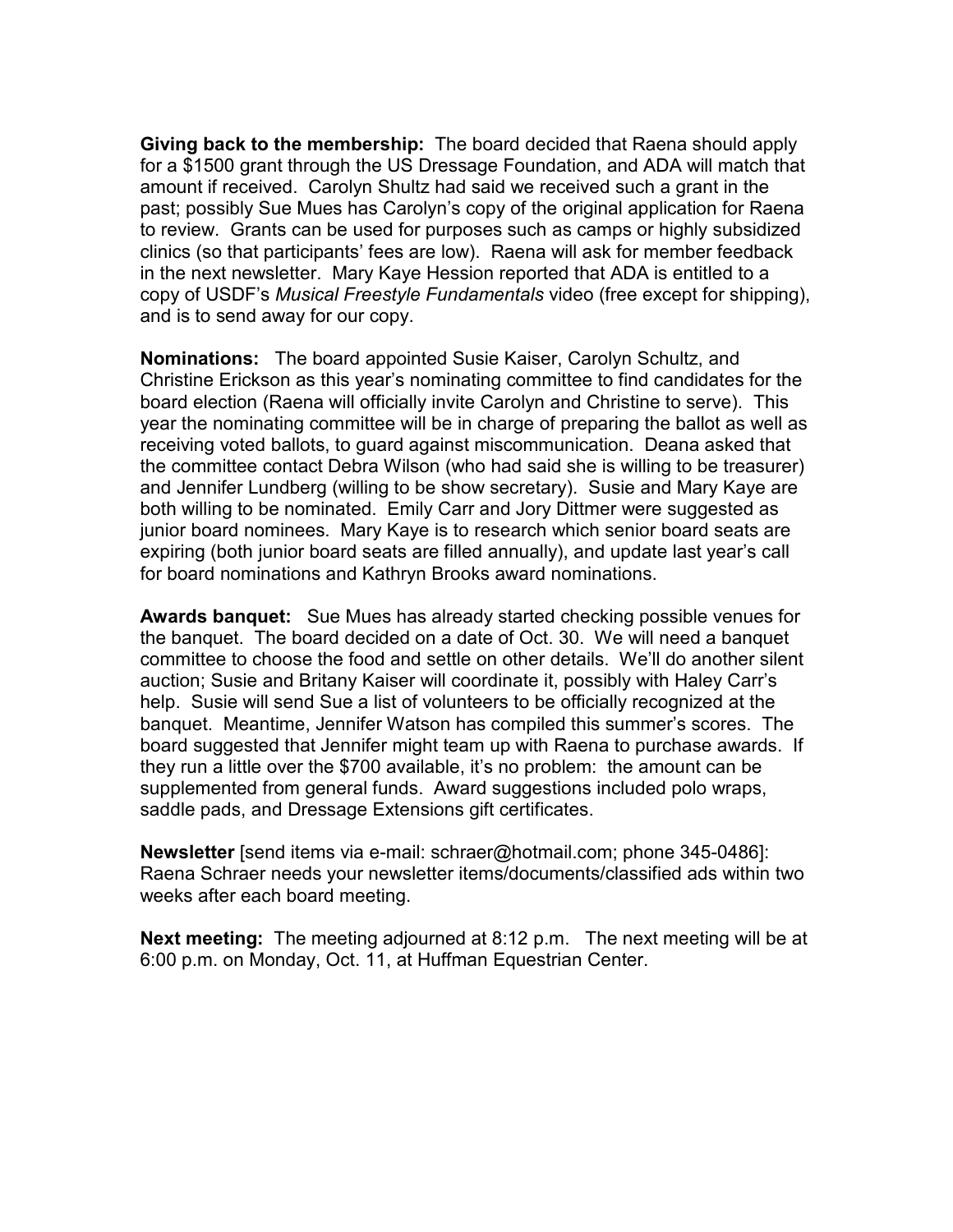# MINUTES OF ALASKA DRESSAGE ASSOCIATION'S JULY 2004 MEETING

PRESIDENT: RAENA SCHRAER, 345-0486 SEC'Y.: MARY KAYE HESSION, 345-1090 VICE-PRESIDENT: SANDY GIBBS, 279- 3688, 276-2050 SHOW COMM.: KARI BAZZY GARBER, 344-0844, cell 229-2412 TREASURER: DEANA JOHNSON, 348-2503 AWARDS: SUE MUES, 346-2209 SENIOR BOARD: MARTI MILLER, 694- 6123, 786-7437 (w) SENIOR BOARD/PRESIDENTIAL MENTOR: SUE MUES, 346-2209 JUNIOR BOARD: EMILY CARR, 345-8665 JUNIOR BOARD: VACANT

Attendance: The July 12, 2004 ADA board meeting was called to order at 6:40 p.m. with a quorum of Raena Schraer, Mary Kaye Hession, Marti Miller, and Sue Mues. Deana Johnson was participating in a golf tournament. Sandy Gibbs, Kari Bazzy Garber, and Emily Carr were not present. Susie Kaiser also attended.

**Treasurer's Report:** Treasurer Deana Johnson had provided an updated balance sheet and profit-and-loss statement. ADA currently has assets of \$7,244.29, including accounts receivable of \$193.00.

Minutes: The May meeting minutes were approved.

#### Show committee:

- We received the Anchorage Horse Council's check for the administrative fee portion of the May schooling show entries, and also paid our arena rental bill.
- August judge Eileen Fagan will stay with Carolyn Schultz; Raena Schraer's mother will serve as her guide for one day.
- Raena filed the application to offer the Dover Medal at our July show but heard nothing further. Sue Mues thought that Deana Johnson had received the approval.
- USEF had concluded that we lack insurance for our July show. Susie Kaiser e-mailed USEF that the July show is covered in the paperwork it already has. We are assuming that the Anchorage Horse Council is also satisfied with our coverage, after Susie e-mailed an inquiry to AHC.
- We'll arrange payment and a car rental for our Mid-Summer Festival TD Veronica Holt.
- A work party is scheduled at Deana's house for Thursday, July 22 at 5:30 p.m. Sue will put up an envelope at Huffman to collect entries.
- USEF has not answered Susie Kaiser's query whether Prix Caprilli tests count toward a horse's three-per-day limit, so Susie will check with Veronica Holt instead.
- USEF told Susie that our post-competition report for the June show did not match the TD's report regarding the total number of horses (we said 29, the TD said 30). We also need to pay a per-ride fee that totals \$29.60.